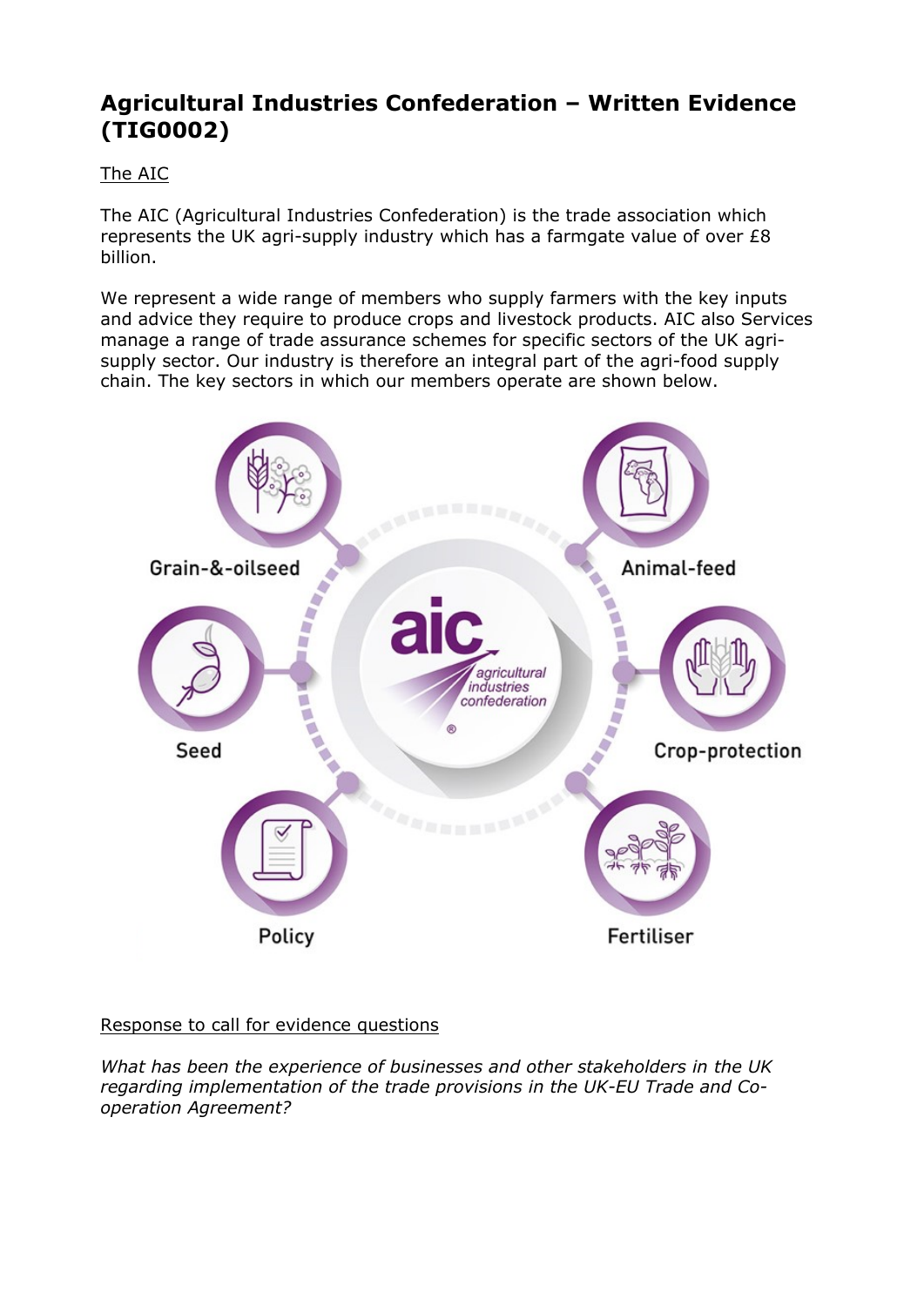*How effectively is the UK-EU trade relationship being managed through the mechanisms under the Agreement, including the Partnership Council and the bodies that sit beneath it?*

*What impact is the Agreement having, and what might be its future impact, on the UK's wider trade policy – including in relation to trade with non-EU countries?*

*How is implementation of the Agreement, along with the wider UK-EU trade relationship, likely to evolve?*

The AIC is clear that many difficulties remain as a result of the Trade and Cooperation Agreement (TCA) between GB and the EU. These problems are being witnessed across as non-tariff barriers across the UK animal feed, fertiliser, seed, crop protection and grain sectors.

In June 2021, AIC undertook a survey of its members on issues they have faced since the TCA came into force. Almost all AIC Members involved in import/export trade have experienced at least some degree of friction for a variety of reasons, impacting supplies. This impact has been felt the mostly strongly in the feed sector.

The survey revealed that there is no single reason behind the difficulties faced by supply businesses. It is a combination of the TCA, its interpretation by EU member states, and the unwillingness of hauliers/couriers to transport goods. These issues are in addition to the impact of Covid-19 and global availability of products.

A summary of the challenges identified during the survey are as follows

#### GB to EU trade

- 94% of businesses have experienced delays or friction on exports to the EU since 1<sup>st</sup> January.
- Half of AIC Members surveyed said that problems were prevalent in more than 75% of their exports. 61% said at least half of their exports had issues.
- Most common problems lie with finding hauliers or couriers, customs or tariff procedures or incorrect documentation such as Export Health Certificates (EHCS) being asked for by importing authorities.
- About 20% of Members said they found their exporting issues to be unresolvable.
- Whilst most Members felt that information from UK Government was consistent (69%), they stated that EU Member state guidance was inadequate (61%).

## EU to GB trade

- 25% of AIC Member businesses had noticed issues on importing goods from EU to GB since 1<sup>st</sup> January.
- The main problems cited were physical readiness at ports/points of entry and costs such as tariffs/agent fees/customs (over half of respondents named both).
- 61% of AIC Members said they were not confident of what would be expected of them when full inspection checks phase in from October 2021.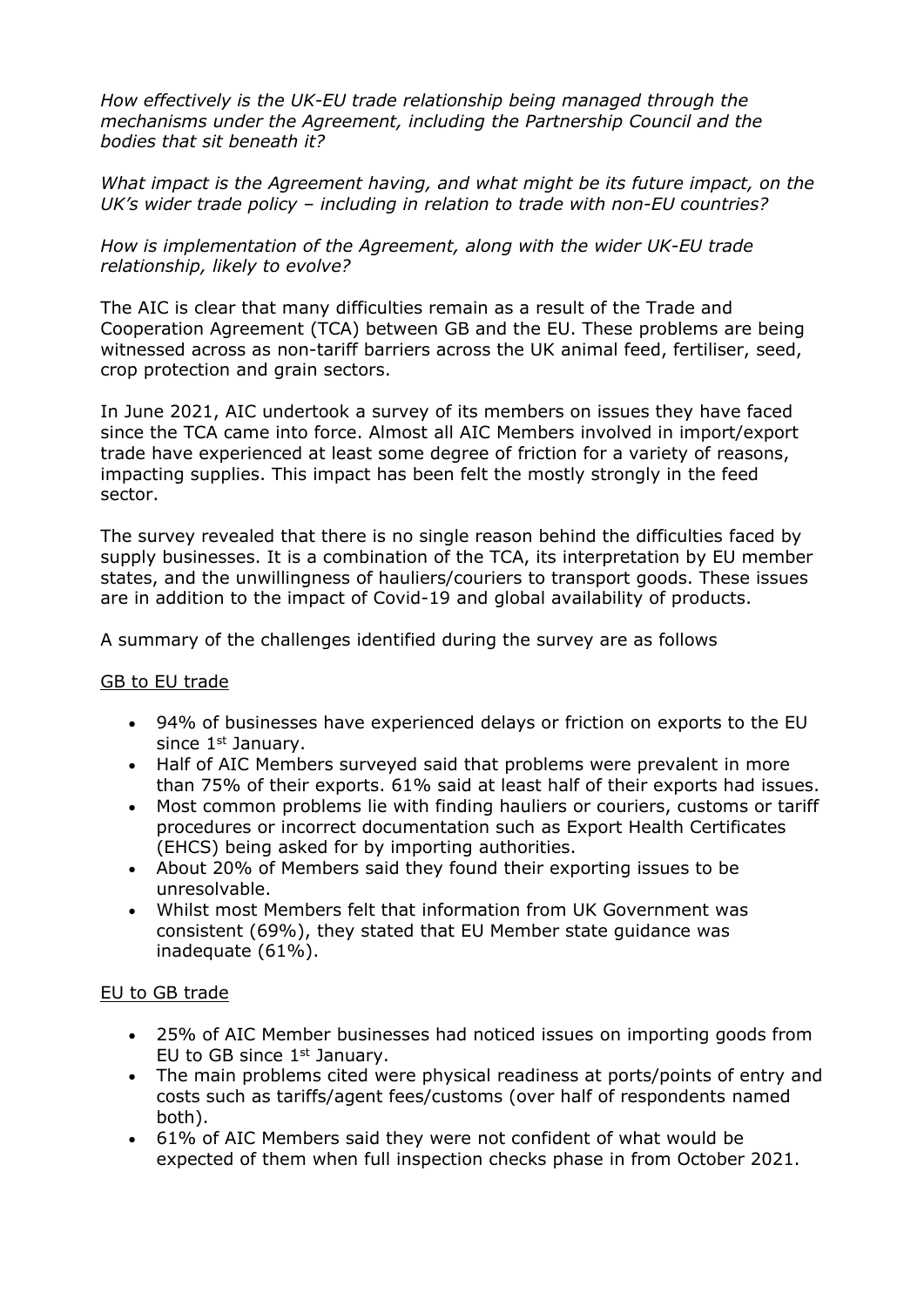*a) What have been the key challenges of existing border controls for GB-EU trade in goods so far? To what extent have these challenges improved or worsened over the course of 2021, and how might they be mitigated further?*

From an AIC perspective, the key challenge faced by AIC members lies in the nonharmonised implementation by EU Member States of rules around official controls. This challenge is particularly apparent in the **animal feed** sector, including those containing animal by-products or no animal by-products. This has led to that a lack of consistency in the way in which rules are being applied on exports of feed to EU countries, adding to considerable costs and challenges on exports.

AIC members assessing the implications of new barriers to trade are making the following strategic decisions:

- Cease exports to EU given that they are now non-competitive costs and delays mean EU customers go elsewhere. This is particularly relevant for those who have established direct to farm business or direct to end user (equine supplements and fishing bait) business. Problems with logistics compounds the difficulties – many couriers and groupage operators are refusing to carry these products.
- Move logistics operations to EU. UK businesses are investing in EU based warehousing and logistics in order to reduce number of dispatches from UK. Implications for cashflow, shelf-life, employment law etc all need managing.

For the **UK seed sector**, from January to March 2021 there was no equivalence granted by the EU to GB, meaning exports could not be physically carried out. In March, the EU then granted this seed equivalence, meaning recognition that field inspections and maintenance of varieties in the UK were equivalent to EU practices. This means that certified fodder plant, cereal, beet and oil and fibre plant seed *can* be exported to the EU. As the UK is now a third country, all seed to the EU requires a phytosanitary certificate as it is a regulated good, and it is necessary for companies to contact the National Plant Protection Organisation of the country of import for information on pre-notification requirement. The variety will need to be on the EU Common Catalogue and the seed must comply with the EU Plant Health Regulation and the EU Official Controls Regulation. Exporters will need to arrange with the EU customer the completion of a Common Health Entry Document for Plant Products (CHED PP) through TRACES (Trade Control and Export System). As well as a phytosanitary certificate seed will also need to be OECD labelled where it is a species in an OECD scheme, be ISTA sampled, and have an Orange International Certificate (OIC). Therefore, whilst exports can take place, there is evidently considerable trace friction to accompany it for UK businesses.

For imports from the EU, since January 2021 only 'high priority' seed has required a phytosanitary certificate, OECD labelling, OIC and pre-notification. From July 2022, all seed will need a Phytosanitary Certificate and only 1% of these imports will need prenotification. There is currently a consultation about the notification requirement, which AIC is discussing.

*2. Do you agree with the Government's decision to delay further the introduction of certain checks and controls on imports of EU goods into GB? What are the advantages and disadvantages of this decision?*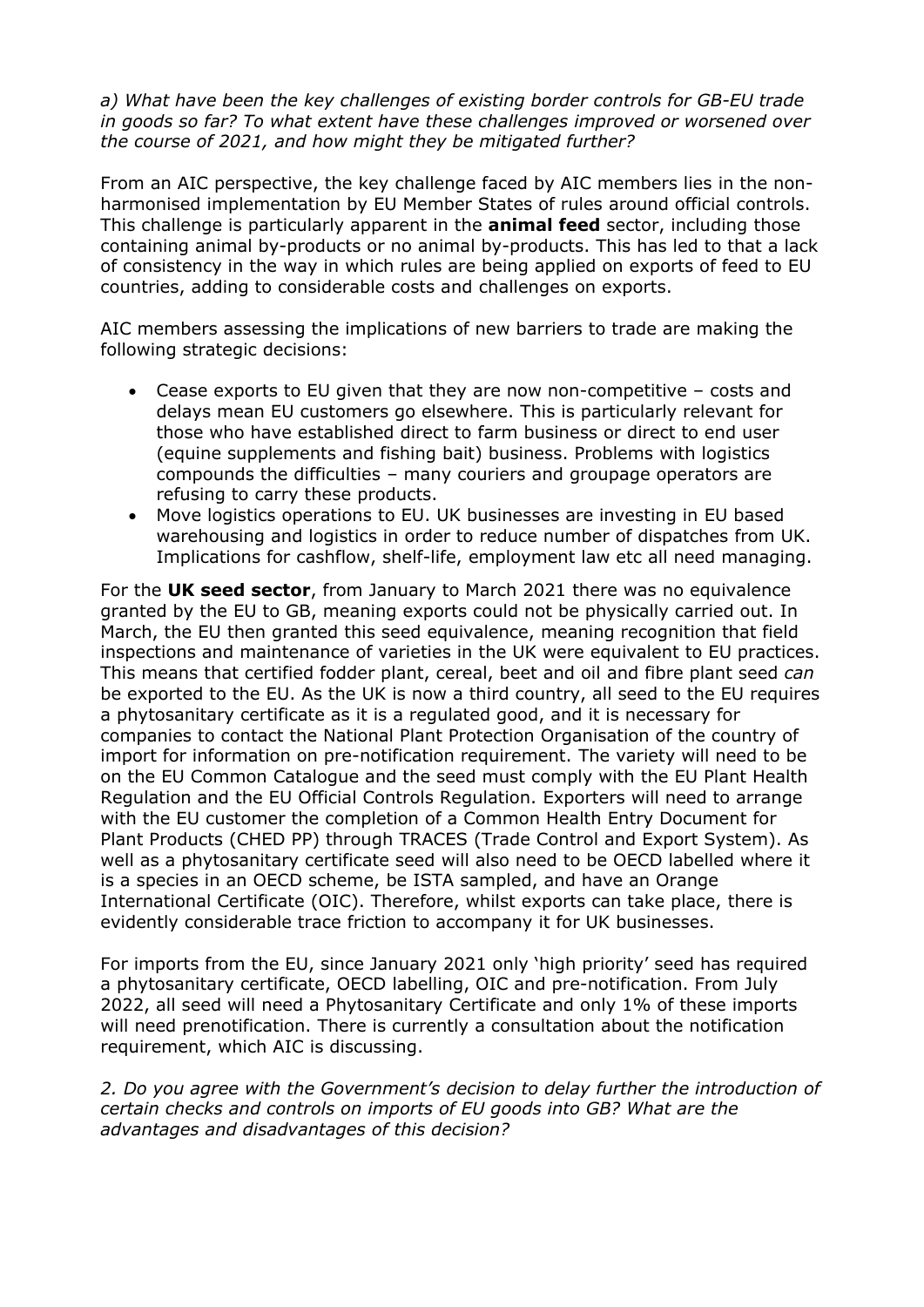It was anticipated that inspections would take place on feed materials from  $1<sup>st</sup>$ October 2021, however feedback received to the AIC from both importing members and individual Member State veterinary authorities, it was clear that Government authorities and EU member states were not ready to implement the requirements.

The AIC position on imports has been clear – if the UK cannot guarantee a smooth transition to import checks from 1st October 2021, given current supply chain and labour pressures, then a delay was the only feasible option. It is of course preferable that eventual import checks will take place, in order to achieve some kind of balance to trade with the EU. However we should be clear that given the current pressures in the agri-supply chain relating to inputs and labour shortages, we must keep this timetable under review as circumstances change. *3. What are the implications of continued 'asymmetry' between GB and EU border controls, for example on the competitiveness of GB businesses, on border security, and on customs revenue? Are these asymmetric arrangements sustainable?*

As stated above, it is clearly preferable that some kind of eventual symmetry takes place on both imports from the EU as with exports to the EU. However it should be stressed that across many of the AIC sectors, animal feed, seed and cereals exports to the EU have not been treated equally from member state to member state. AIC has received of many examples of where exporting one good to one EU member state is treated entirely differently with exporting the same good to another member state. Therefore, the immediate priority is to try and achieve some kind of harmonised approach across EU member states so that GB businesses exporting to the EU can be confident of the fact they know what processes will be followed and what paperwork will be asked for. As it stands, there is little consistency across EU member states' importing bodies. AIC is happy to provide further specific examples of this to the Committee.

*c. To what extent are businesses, ports, hauliers, the customs intermediary sector and other relevant groups ready for the introduction of full customs controls, and the expiry of other relevant grace periods, from 1 January 2022, and for additional SPS controls from 1 July 2022? Are there any particular challenges or concerns ahead of these deadlines? How do current levels of preparedness compare to previous preparedness for the end of the transition period on 31 December 2020?*

It was clear to AIC this summer that authorities across many EU member states, including EU businesses and trade associations were not prepared for new inspections from October  $1<sup>st</sup>$ . AIC worked with members who were trying to understand differences in approaches between UK Government and EU member state veterinary authorities. AIC recommends that the UK Government fully communicates what is expected to EU member states, the Commission and EU trade bodies, and takes on board feedback and queries as early as possible.

AIC recognises that delays to import processes cannot continue in perpetuity, however we must fully understand the unique combination of factors that current exist in global supply chains, leading to a considerable rise in commodity prices, as well as reduced availability of goods as a result of high energy costs and protectionist policies across the globe. There, Government must be prepared to take these factors into account for any future changes to import processes.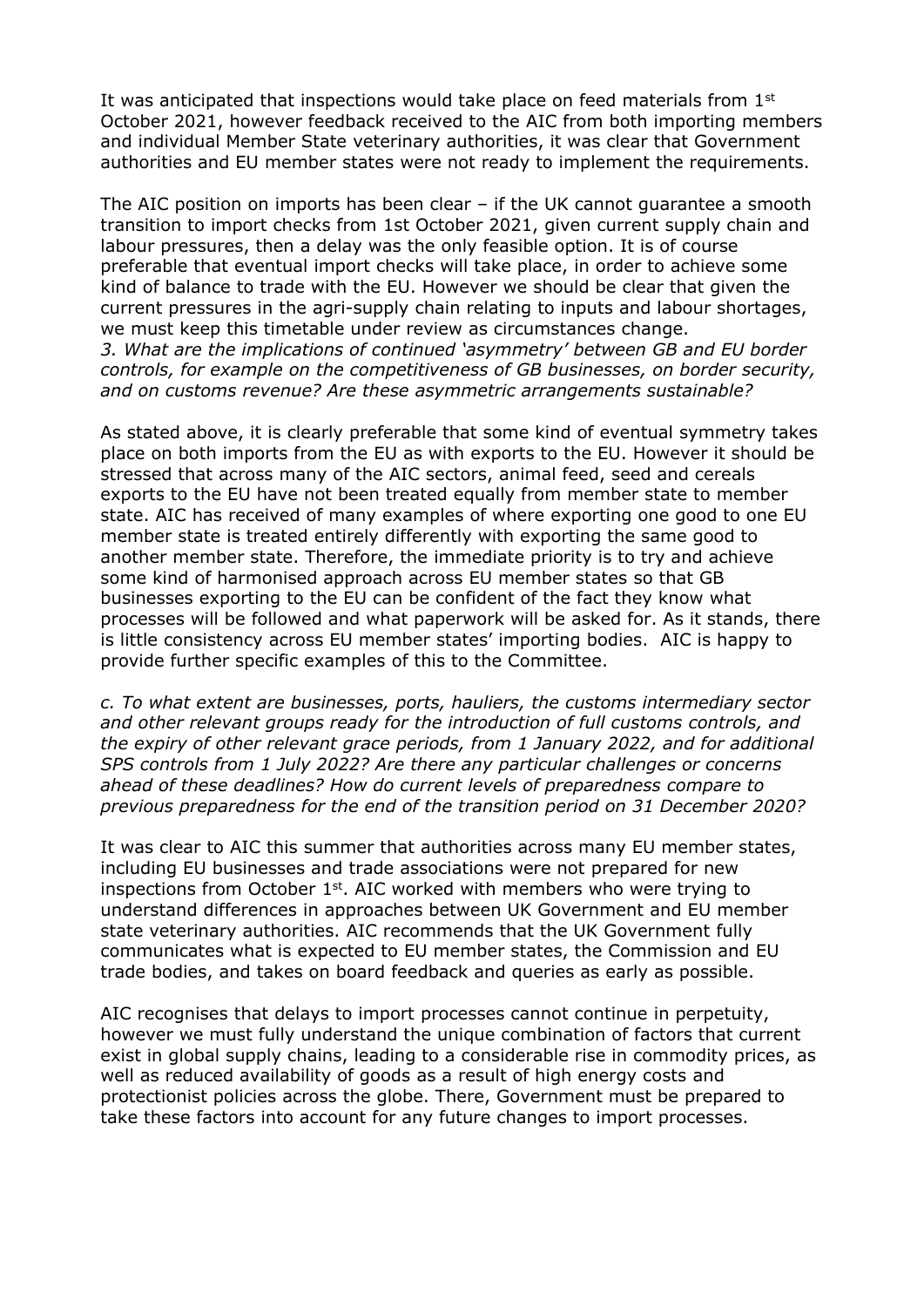*4. Ahead of these changes, what is your assessment of the quality of existing Government communications, guidance, advice, funding and support for traders and ports? If there are any shortcomings, how should these be addressed?*

 *a. Having made the decision to delay the introduction of certain checks, how should the Government best use this extra time?*

 *b. Do you have confidence that the Government's revised timetable for the introduction of checks will be delivered on time?*

When AIC surveyed its members this summer, 60% of those who responded stated they were not confident on what they would need to do ahead of phased in inspections into GB from the EU for goods. When asked what specific issues they were not confident about, members stated unequivocally that their concerns lay in the physical readiness at points of entry and subsequent haulier delays, Government computer systems not being ready, EU/supplier awareness and costs of instructing import agents or couriers.

#### *5. Is disruption to trade flows or supply chains expected from the implementation of additional checks and controls from January and July 2022? If so, what form might any disruption take, and can it be mitigated by Government action?*

It would be very unrealistic for any checks on imports, whatever format they take, and whatever date is finally agreed upon, to be seamless. From 1<sup>st</sup> January 2021, there were a number of immediate 'teething' issues that arose as a result of new systems being put in place. Examples were staff not having the correct guidance or training or errors that arose from Government IT systems. In the case of the latter, problems often arose from one system (such as TRACES) having to interact with another system owned by a different Government department (such as CHIEF).

Teething issues or human errors happen, especially with new processes in place. What the UK Government must do is ensure that where such errors occur, there is a fast resolution procedure in place to rectify such errors. In January of 2021, there were a number of cases in which an obvious error was identified. However when AIC, or an individual member company, tried to contact the relevant Government Department or statutory body (such as APHA or HMRC) to resolve the issue, it was common for emails to go unanswered or for phone lines to be diverted to voicemail or to ring unanswered. Examples included large vessels of cereals held up in ports

### *6. What, if any, is the relationship between the timetable for the introduction of new checks and controls and the current challenges facing supply chains due to labour shortages?*

There are current difficulties surrounding the delivery of some inputs to UK farms. For the year ahead, the combination of factors including shortages of delivery drivers and hauliers, disrupted global supply chains, rising energy costs, legacy issues from Covid-19 and self-isolation, and EU - UK trade friction, mean that this approach to ordering inputs will be placed under considerable strain. This could have far reaching impacts across the UK's agricultural sector. For example, reduced availability of fertiliser or crop protection products and / or their increase in price will inevitably have an impact on how food is grown in the UK. Defra, Whitehall more broadly and devolved administrations must take this seriously and contingency plan with industry for these medium to longer term challenges. Given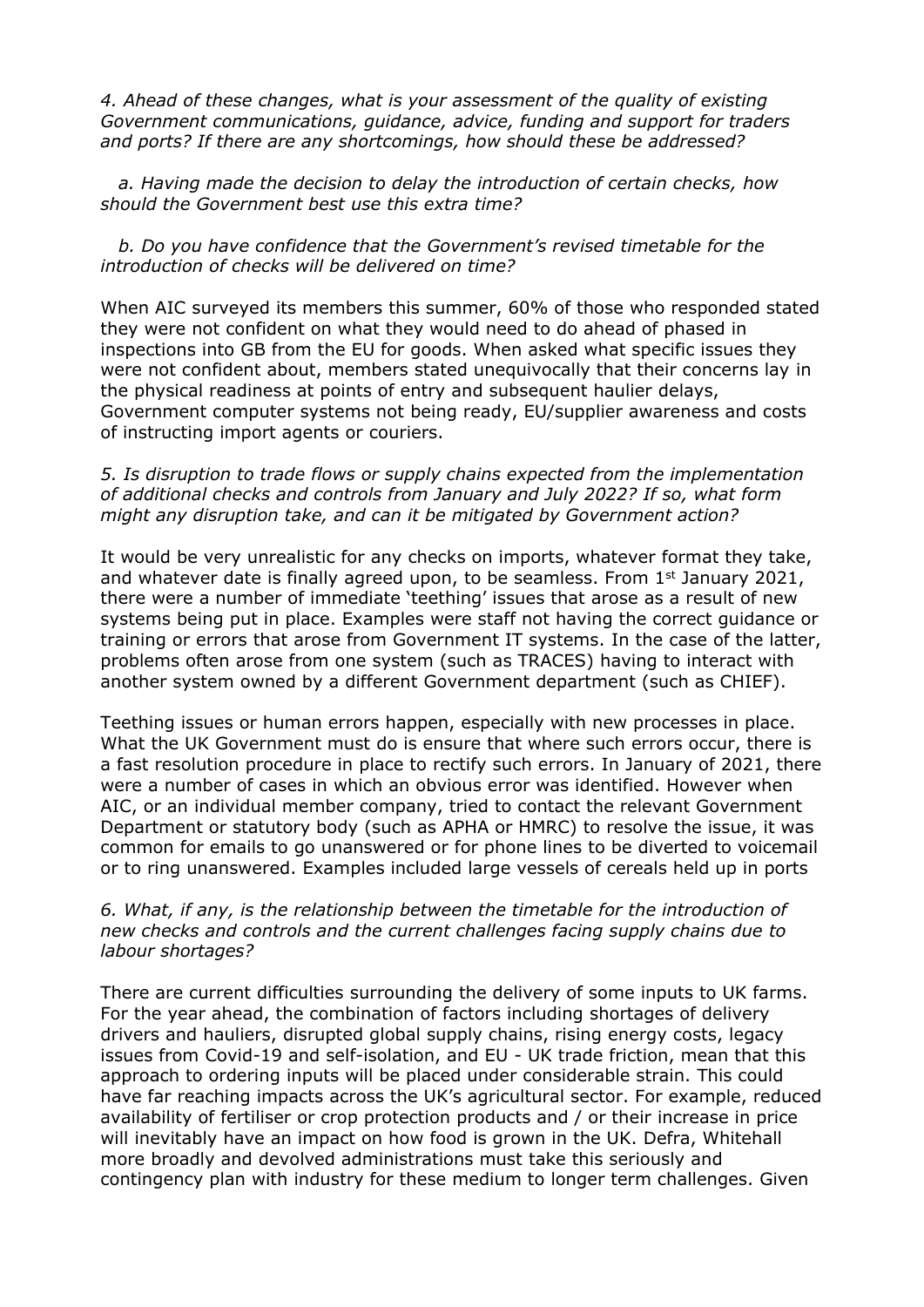that checks are to be delayed until the new year, when the bulk of these inputs are applied on farm, it would be prudent for Defra to be liaising with other Government Departments in ensuring that the availability and supply of inputs, especially those that are imported, are unduly delayed from entering the UK. Where issues do arise, such core agricultural inputs must be expedited to ensure that the nation's food security is not jeopardised.

*7. How would you assess the checks and controls that GB exports to the EU have faced since January 2021, such as Sanitary and Phytosanitary requirements, customs formalities, Rules of Origin, and VAT?*

 *a. What has been the impact of these checks and controls on British traders and hauliers?*

Below is a set of decision trees that AIC has devised in demonstrating the unequal and disproportionate approach taken by EU member states to exports of goods from GB to EU:

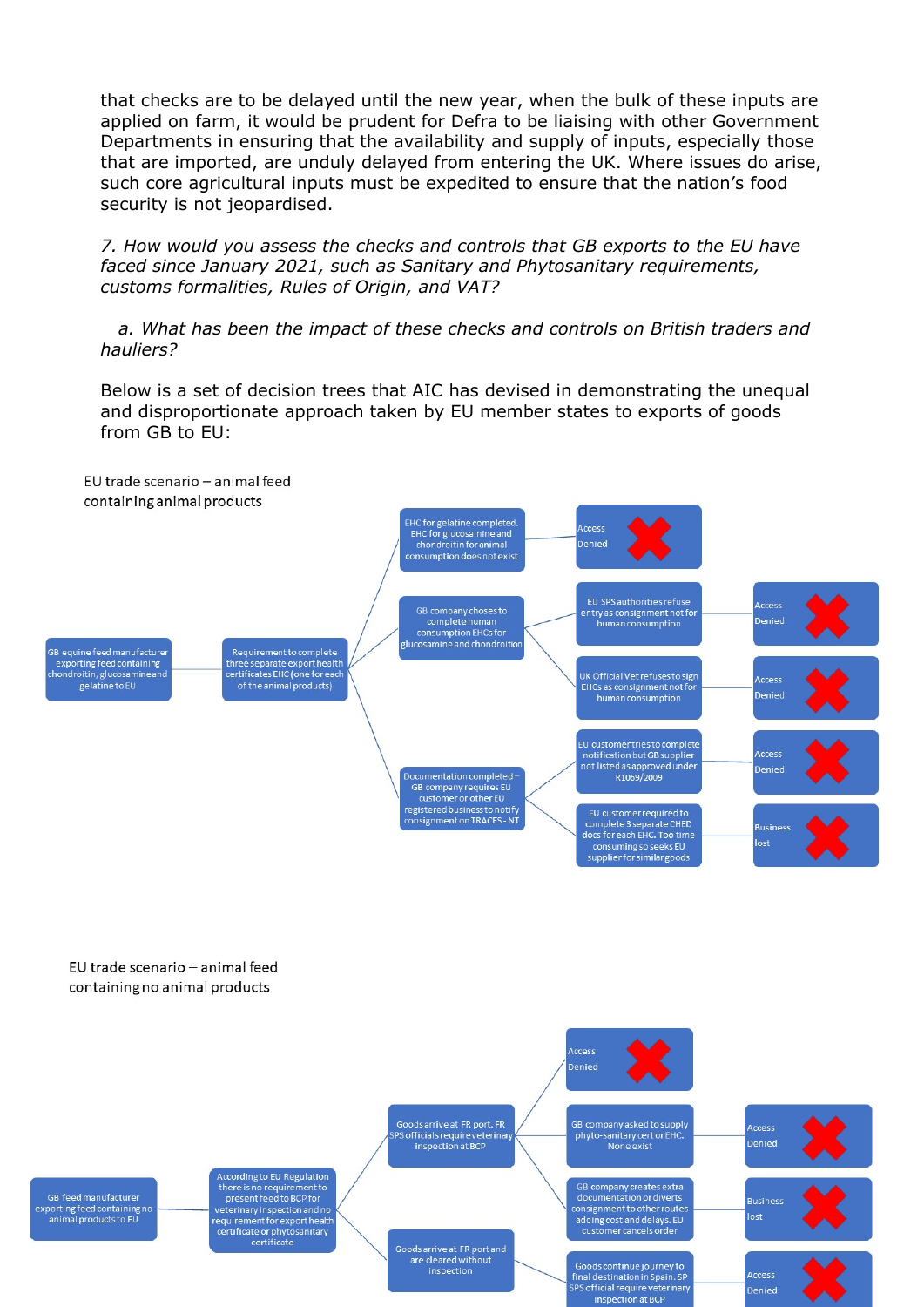*b. Have these controls on GB exports been applied fairly, proportionately and consistently across EU Member States?*

No. This is a core concern of the AIC's, and it is leading to loss of export business to the EU. As explained in our answers to questions 1 (a) and 3, the seed and animal feed sectors have experienced this frequently since 1<sup>st</sup> January.

To help illustrate the many problems that AIC businesses have faced, below is a member case study:

## **Case Study: GB Exporter to the EU**

- A UK business has a successful trade selling fish feed and baits to EU customers. Customers buy direct from the business in small quantities on a frequent basis. This is a small business employing a small number of people. The owner of the business has spent the last nine months trying to keep this export activity alive.
- Post EU exit, he was faced with enormous certification problems (his products contain multiple animal by-products) and hauliers/couriers refused to carry his products.
- He tried to get customers to buy in larger lots (pallet delivery) but problems remained with groupage services again refusing to carry his products and offering discount to customers to buy ex-works (in other words organising their own logistics) was not possible.
- He decided he had to change his export business model and has spent the last 9 months setting up a new system.
- He has appointed a Dutch manufacturer as his EU distributor. They have existing reach into his customer base, available warehousing and, importantly, he trusts them.
- His first consignment (full container load) was cleared after 10-14 days delay. One cause of delay was that his vet had stamped the EHCs with blue ink (correct) but annotated page numbers in black ink (incorrect and therefore rejected).
- His second full container went recently and was cleared in 48 hours.
- He needed a creative solution to the multiple EHC issue, and this was provided only after direct communication with his Member of Parliament, who contacted the Defra Minister, who in turn, got together a team from Defra and APHA to come up with a solution.
- It was proposed that he use an export health certificate (EHC 8312) which is for animal by-products for purposes outside the food chain (his baits are exclusively used in catch and release coarse fishing waters and so fish caught are not eaten)
- This proposal needed to be agreed by receiving officials in the Netherlands and APHA staff who helped allow this to happen